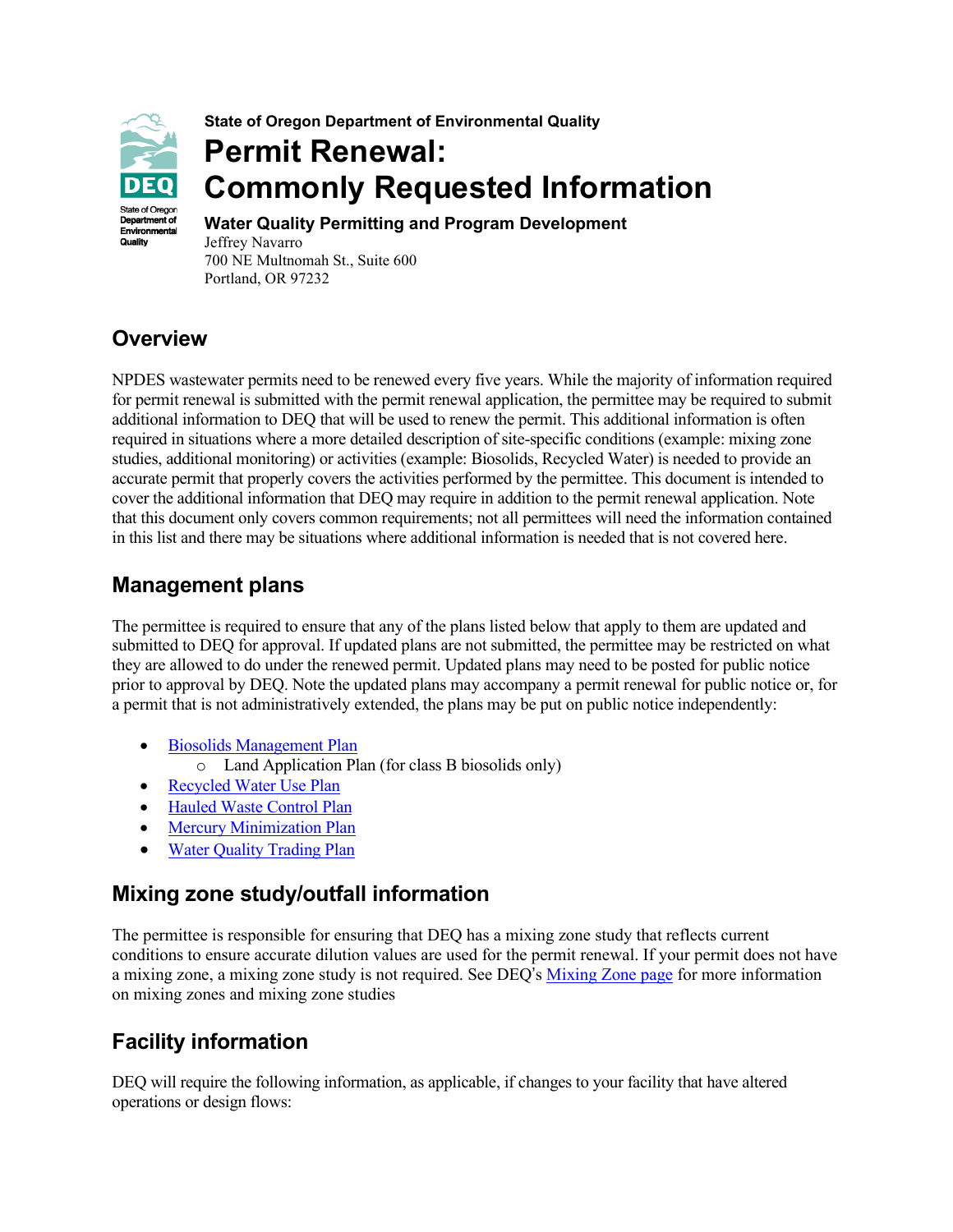- Average dry weather design flow
- Average wet weather design flow
- Process flow diagram
- Engineering plan
	- o According to OAR 340-052-0015 engineering plans and specifications for proposed construction, installation, or modification of wastewater disposal systems, treatment works, sewerage systems or common sewers must be submitted to DEQ for review and approval prior to construction. See DEQ's Plan Review page.
	- o While the review and approval of engineering plans is considered separate from NPDES wastewater permit renewal, these plans are referenced during permit renewal. Having an engineering plan that has not been reviewed and approved prior to permit renewal may cause delays or result in a renewed permit that does not consider updated systems.
- Land Use Compatibility Statement
	- o If the original permit was issued prior to 1990, a LUCS may not be needed unless the facility has undergone significant modifications/expansions (see ["When is a LUCS required"](https://www.oregon.gov/deq/permits/pages/lucs.aspx))

## **Monitoring data**

DEQ evaluates effluent and ambient monitoring data currently available in our files and databases 2 years prior to permit renewal as part of a data gap analysis. The gap analysis takes many factors into consideration including permit type; facility activity; age, quality, and amount of available data; the potential for new effluent limits; and current monitoring activities. Data older than 10 years, or data with quality control issues will generally not be considered as part of permit renewal. As part of the gap analysis, DEQ will reach out to permittees prior to permit renewal if additional data is needed to evaluate site-specific conditions.

# **Contacts**

| <b>Topic</b>     | <b>Staff Name</b>          | <b>Email</b>                       |
|------------------|----------------------------|------------------------------------|
| <b>Biosolids</b> | Pat Heins                  | Pat.HEINS@deq.oregon.gov           |
| Recycled Water   | Pat Heins                  | Pat.HEINS@deq.oregon.gov           |
| Mixing Zone      | Steve Schnurbusch or Erich | Stephen.SCHNURBUSCH@deq.oregon.gov |
|                  | <b>Brandstetter</b>        | Erich.BRANDSTETTER@deq.oregon.gov  |
| Effluent or      | Aliana Britson or Jeff     | Aliana.BRITSON@deq.oregon.gov      |
| Ambient          | Navarro                    | Jeffrey.NAVARRO@deq.oregon.gov     |
| Monitoring       |                            |                                    |
| Other            | Regional Office            | Headquarters                       |
|                  |                            | Jeffrey.NAVARRO@deq.oregon.gov     |
|                  |                            |                                    |
|                  |                            | Northwest Region                   |
|                  |                            | Tiffany.YELTON-BRAM@deq.oregon.gov |
|                  |                            |                                    |
|                  |                            | Eastern Region                     |
|                  |                            | Geoff.RABINOWITZ@deq.oregon.gov    |
|                  |                            |                                    |
|                  |                            | Western Region                     |
|                  |                            | RANEI.NOMURA@deq.oregon.gov        |

Please refer to the following table for the appropriate DEQ contacts depending on the topic